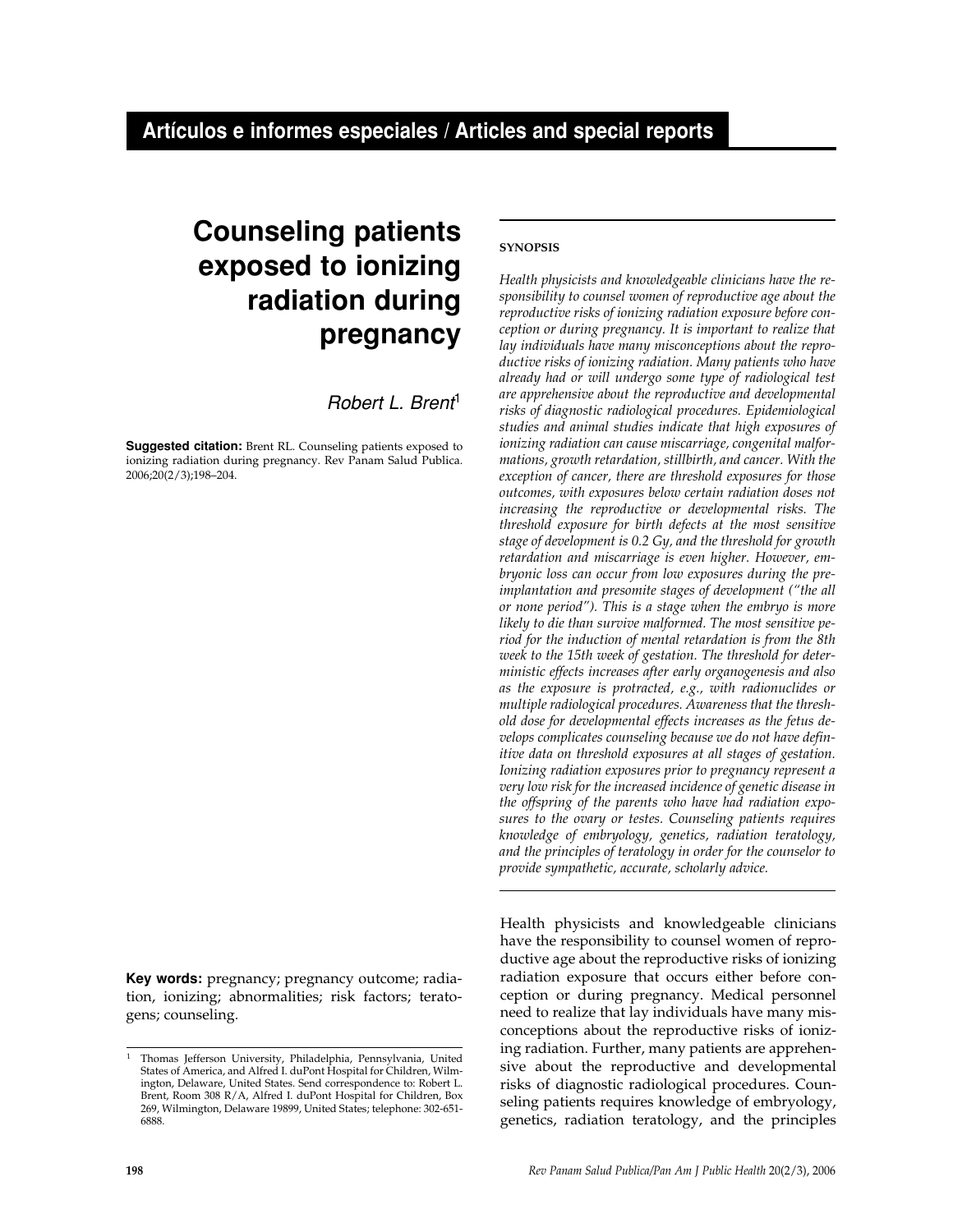of teratology in order for the counselor to provide sympathetic, accurate, scholarly advice. This paper will help inform medical personnel about the real risks to the embryo from ionizing radiation, provide suggestions on counseling patients, recommend procedures to follow when evaluating a patient, and offer guidance on when to schedule elective X-ray studies that are needed.

## **RISKS TO THE EMBRYO FROM IONIZING RADIATION**

There is no question that an acute exposure to ionizing radiation above 0.5 Gy represents a significant risk to the embryo, regardless of the stage of gestation (1–8). The threshold dose for low linear energy transfer ionizing radiation that results in an increase in major anatomical congenital malformations is approximately 0.2 Gy. Although congenital malformations are unlikely to be produced by radiation during the first 14 days of human development, there would be a risk of embryonic loss if the dose were high. From approximately the 18th day to the 40th day postconception, the embryo is at risk for an increased frequency of anatomical congenital malformations if the embryonic exposure is greater than 0.2 Gy. Studies in mice have reported rib variation or other skeletal variations below 0.2 Gy, but these studies cannot be translated to human risks. The embryo maintains an increased susceptibility to central nervous system (CNS) effects, e.g., major CNS malformations early in gestation and mental retardation and microcephaly in midgestation. Of course, with very high doses, e.g., an exposure to a few Gy in the latter part of gestation, there can be a decrease in intelligence. While it is true that the embryo is sensitive to the deleterious effects of these mid-range exposures of ionizing radiation, the measurable effects decrease as the exposure approaches the usual exposures that the embryo receives from diagnostic radiology procedures, which are predominantly less than 0.05 Gy. In fact, many studies indicate that the threshold for most embryonic radiation effects is in the 0.2-Gy range, and that this threshold for deterministic effects is raised by protraction of the radiation exposure (9, 10). For example, following several clinical diagnostic radiological procedures occurring over a period of days, the exposure may be greater than 0.05 Gy (8). In this case, the counselor can more readily reassure the patient that the reproductive risks are not increased because the exposure was protracted. The newer techniques using CT scans have the potential for exposing the embryo or fetus to doses above 0.05 Gy, although there has been a major effort by the radiologists and manufacturers to reduce the exposure from CT scans (11–14).

That is why the recommendation of most official organizations, including the National Council on Radiation Protection and Measurements (NCRP), indicate that exposures of 0.05 Gy or less will not increase the risk of birth defects or miscarriage (3, 7, 8). However, when the exposure exceeds the threshold dose, the risks of radiation exposure to the human embryo include embryonic loss, growth retardation, congenital malformations, microcephaly and mental retardation, infertility, and carcinogenesis (with the magnitude of the oncogenic risk to the fetus being controversial) (15–18).

Except for carcinogenesis, all of those effects are threshold phenomena. Therefore, radiation exposure below 0.05 Gy represents no measurable increased deterministic risks to the embryo. Even if one accepts the controversial concept that the embryo is more sensitive to the carcinogenic effects of radiation than the child is, the risk at these low exposures is much smaller that the spontaneous risks (Table 1). Furthermore, other studies (16–18) indicate that the estimate of the risk of radiation-induced leukemogenesis made by Stewart et al. (15) is exaggerated.

Table 1 presents the spontaneous risks facing an embryo at conception and the additional risks that would come from a low exposure of ionizing radiation (0.05 Gy). The hazards of exposures in the range of diagnostic radiology (0.2 mGy–0.05 Gy) represent an extremely low risk to the embryo, when compared with the spontaneous mishaps that can befall human embryos. Approximately 15% of clinically recognized pregnancies abort spontaneously, but many more pregnancies do not survive even to the first missed menstrual period. Human infants have a 3% major malformation rate at term, which rises to approximately 6% once all minor and major malformations are recognized. In spite of the fact that doses of < 0.05 Gy can produce cellular effects and the fact that diagnostic exposures during pregnancy may have a small risk of malignancy in the child, the maximum theoretical risk to human embryos exposed to doses of 0.05 Gy or less is extremely small. When the risks are explained to the patient, the family with a wanted pregnancy invariably continues with the pregnancy. It is of interest that most mothers who have been exposed to ionizing radiation during their pregnancy are concerned about all congenital malformations. However, if they are concerned about cancer, it is primarily a concern about childhood leukemia. The risk of leukemia following fetal exposures from diagnostic radiological studies is a small fraction of the spontaneous leukemia risk, even when the risk published by Wakeford and Little (18) is utilized, and the risks estimated by other investigators (16–17) are lower than those of Wakeford and Little.

The difficulty that frequently arises is that the risks from diagnostic radiation are evaluated out-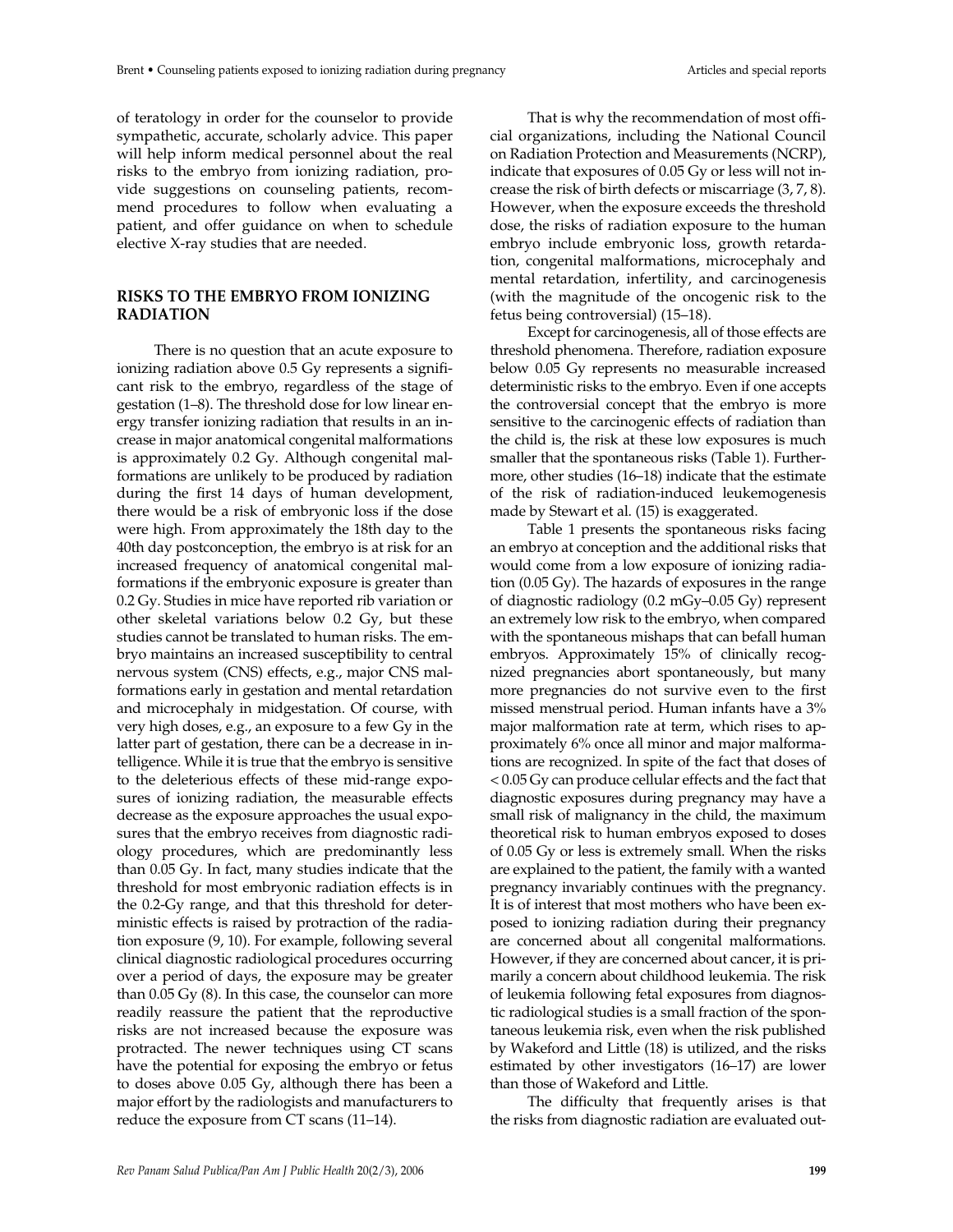| Type of risk                                             | Spontaneous risks facing<br>an embryo at conception<br>(0 rad exposure) | Additional risk from a 0.05-Gy exposure                                                                        |
|----------------------------------------------------------|-------------------------------------------------------------------------|----------------------------------------------------------------------------------------------------------------|
|                                                          |                                                                         |                                                                                                                |
| Risk of spontaneous abortion in known-<br>pregnant women | 150 000/10 $6$ pregnancies                                              | 0                                                                                                              |
| Risk of major congenital malformations                   | 30 000/10 <sup>6</sup>                                                  | 0                                                                                                              |
| Risk of severe mental retardation                        | 5 000/10 <sup>6</sup>                                                   | 0                                                                                                              |
| Risk of childhood leukemia/year                          | $40/10^6$ /year                                                         | $<$ ?1-3/10 <sup>6</sup> /year                                                                                 |
| Risk of early- or late-onset genetic disease             | 110 000/10 <sup>6</sup>                                                 | Very low risk; the risk is in the next<br>generation and is not measurably<br>increased with small populations |
| Prematurity                                              | 40 000/10 $6$ pregnancies                                               | $\mathbf{0}$                                                                                                   |
| Growth retardation                                       | 30 000/10 $6$ pregnancies                                               | 0                                                                                                              |
| Stillbirth                                               | $20-2000/106$ pregnancies                                               | 0                                                                                                              |
| Infertility                                              | 7% of couples                                                           | 0                                                                                                              |

#### **TABLE 1. Spontaneous risks facing an embryo at conception and the additional risk that would come from a low exposure of ionizing radiation (0.05 Gy)<sup>a</sup>**

<sup>a</sup> Modified from Brent (4) and Brent (5).

side the context of the significant normal risks of pregnancy. Furthermore, many physicians approach the evaluation of diagnostic radiation exposure with either of two extremes: a cavalier attitude, or panic. The usual procedures in clinical medicine are ignored, and an opinion based on meager information is given to the patient. Frequently, it reflects the physician's bias about radiation effects, or his or her ignorance of the field of radiation biology. In our consultation records—obtained from the Internet, telephone contacts, and correspondence over the past five decades—we have records of patients who, following radiation exposure from a very low-exposure diagnostic radiological procedure, were not properly evaluated, but were advised to have an abortion.

## **COUNSELING PATIENTS ABOUT REPRODUCTIVE AND DEVELOPMENT RISKS**

The responsibility for evaluating risks of environmental toxicants to the pregnant patient and her embryo may be that of the family physician, obstetrician, radiologist, or health physicist. When evaluating the risks of ionizing radiation, the counselor can be faced with various clinical situations. Four types of encounters are briefly described in the following paragraphs.

The first situation involves a pregnant or possibly pregnant patient who presents with clinical symptoms that need to be evaluated. What is the appropriate utilization of diagnostic radiological procedures that may expose the embryo or fetus to ionizing radiation? A pregnant or possibly pregnant woman complaining of gastrointestinal bleeding or pain or an abdominal or pelvic mass that cannot be attributed to pregnancy deserves the appropriate studies—including radiological ones—to diagnose and treat her clinical problems. The studies should be performed in a timely and appropriate manner in order to minimize the exposure and maximize the goal of making the correct diagnosis. The studies should be performed at the time they are clinically indicated, whether or not the woman is in the first or second half of the menstrual cycle. Furthermore, these studies should not be relegated to one portion of the menstrual cycle. The first half of the menstrual cycle is a time when the woman is not pregnant. Conception occurs midway during the menstrual cycle. The second half of the menstrual cycle is when the embryo has not yet initiated differentiation and is less sensitive to the teratogenic effects of radiation, although it is more sensitive to the lethal effects of radiation. Animal studies indicate that the threshold for lethality during this very early stage of development is above 0.1 Gy, but one cannot apply these results directly to the human embryo.

In another example of this first situation, if a radiologist has been asked to perform an elective radiological diagnostic study for employment or follow-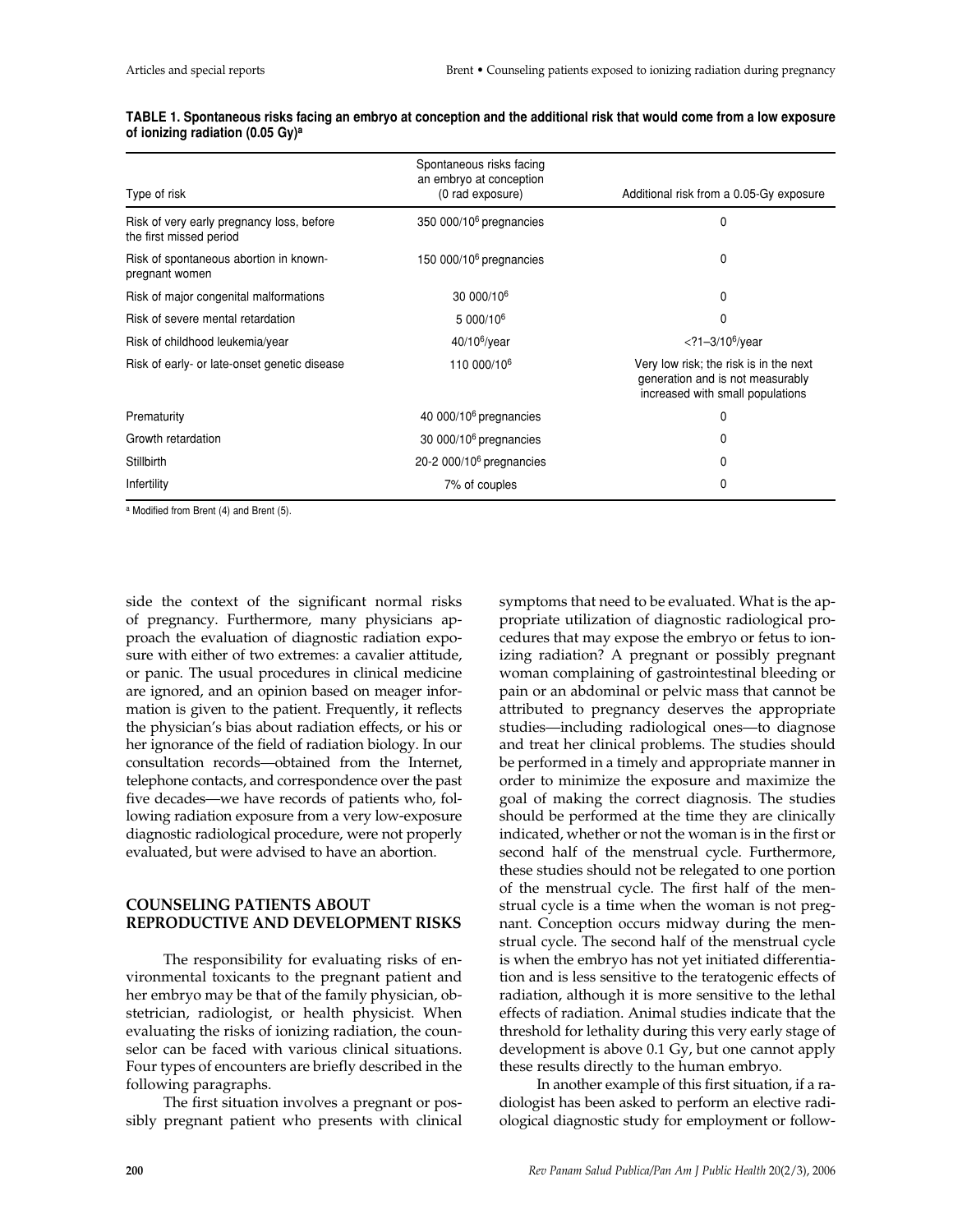up that is not an emergency, then the approach should be different. The radiological study can be postponed until the beginning of the next menstrual period. If the patient and physician are certain the patient is not pregnant or has a negative pregnancy test and has not had intercourse for a lengthy period, then the elective examination can be performed at that time. The situation is complicated when the woman has irregular menstrual cycles. In that situation, the diagnostic study can be performed after the next menstrual cycle begins. However, even in that situation, a pregnancy test should be performed.

A second clinical situation that the counselor may face is that the patient has completed a diagnostic procedure that has exposed her uterus to ionizing radiation, such as a procedure needed to rule out a gastrointestinal disease because of abdominal pain. The examination revealed that the patient had a duodenal ulcer. The procedure was necessary, but the patient now believes she was pregnant at the time of the procedure. If you are the counselor, what is the proper response to this situation?

Explain that you would have proceeded with the necessary X-ray diagnostic test whether she was pregnant or not, since diagnostic studies that are indicated in the mother have to take priority over the possible risk to her embryo, because almost no diagnostic studies increase the developmental risks to the embryo. At this time, obtain the calculated dose to the embryo and determine the woman's stage of pregnancy. If the dose is below 0.05 Gy (that is, 0.05 Sv, or 5 rads), you can inform the mother that her risks for birth defects and miscarriage have not been increased. In fact the threshold for these effects is 0.2 Gy or greater, thus the 0.05-Gy exposure is far from the threshold exposure.

A third clinical situation that the counselor may face is that a woman delivers a baby with a serious birth defect. On her first postpartum visit, the woman recalls that she had a diagnostic X-ray study early in her pregnancy. What is your response when she asks you whether the baby's malformation could be caused by the radiation exposure? In most instances, the nature of the clinical malformation will rule out radiation teratogenesis. Radiation-induced malformations have a confined group of malformations that identifies the radiation teratogenic syndrome, and many malformations have never been reported even following intrauterine radiation exposures that are known to produce congenital malformations. In this situation a clinical teratologist or radiation embryologist could be of assistance. On the other hand, if the exposure is below 0.05 Gy or even 0.10 Gy, it would not be scientifically supportable to indicate that the radiation exposure was the cause of the malformations. As mentioned before, the threshold for major malformations is 0.20 Gy. Dose, timing, and the nature of the malformation would enter into this analysis. A genetic disease is diagnosed with approximately 15% to 25% of malformed children. If that is the case, the malformations could not have been caused by an intrauterine exposure to ionizing radiation.

For a counselor the most difficult situation of the four possible ones mentioned here is when external radiation therapy or high exposures of radionuclides have been utilized in a pregnant woman or in a woman who became pregnant during the therapy. While this is a serious situation, there are instances when the exposure to the embryo is low. Low exposures to the embryo may occur when radiation therapy is directed toward the head, neck, upper chest, or the extremities. Administered radionuclides are special problems because each radionuclide has a different half-life, metabolism, and excretion. Therefore, each patient needs the expert evaluation of a competent medical or health physicist to determine what the fetal exposure will be or has been, depending on the nature of the radiation exposure. Rarely, the patient may have received the course of therapy or be in the middle of the therapy when the pregnancy is discovered. That can be very upsetting to both the patient and physician. The exposure to the fetus can be calculated and appropriate counseling can be delivered. When the radiation therapist knows that the patient is pregnant, then the situation is much more advantageous, because the fetal exposure can be estimated before the onset of therapy.

In order to appropriately and more completely respond to all these situations, the counselor should rely on the extensive amount of information that has accumulated on the effects of radiation on the embryo. In fact, there is no environmental hazard that has been more extensively studied or on which more information is available (2–8).

# **Case report**

The following consultation occurred by telephone. Unfortunately, it is not an uncommon occurrence among the thousands of consultations that the author has performed. A 27-year-old woman (gravida 3, para 2, abortus 0) called on a Friday afternoon because she was eight weeks pregnant and was scheduled for a therapeutic abortion on Monday morning. The paternal family did not accept abortion as an option, which caused much dissension within the family. Her obstetrician and a pediatric genetic counselor had advised her to have a therapeutic abortion because at the time of conception she had had several X-ray examinations of the abdomen, and the obstetrician and the counselor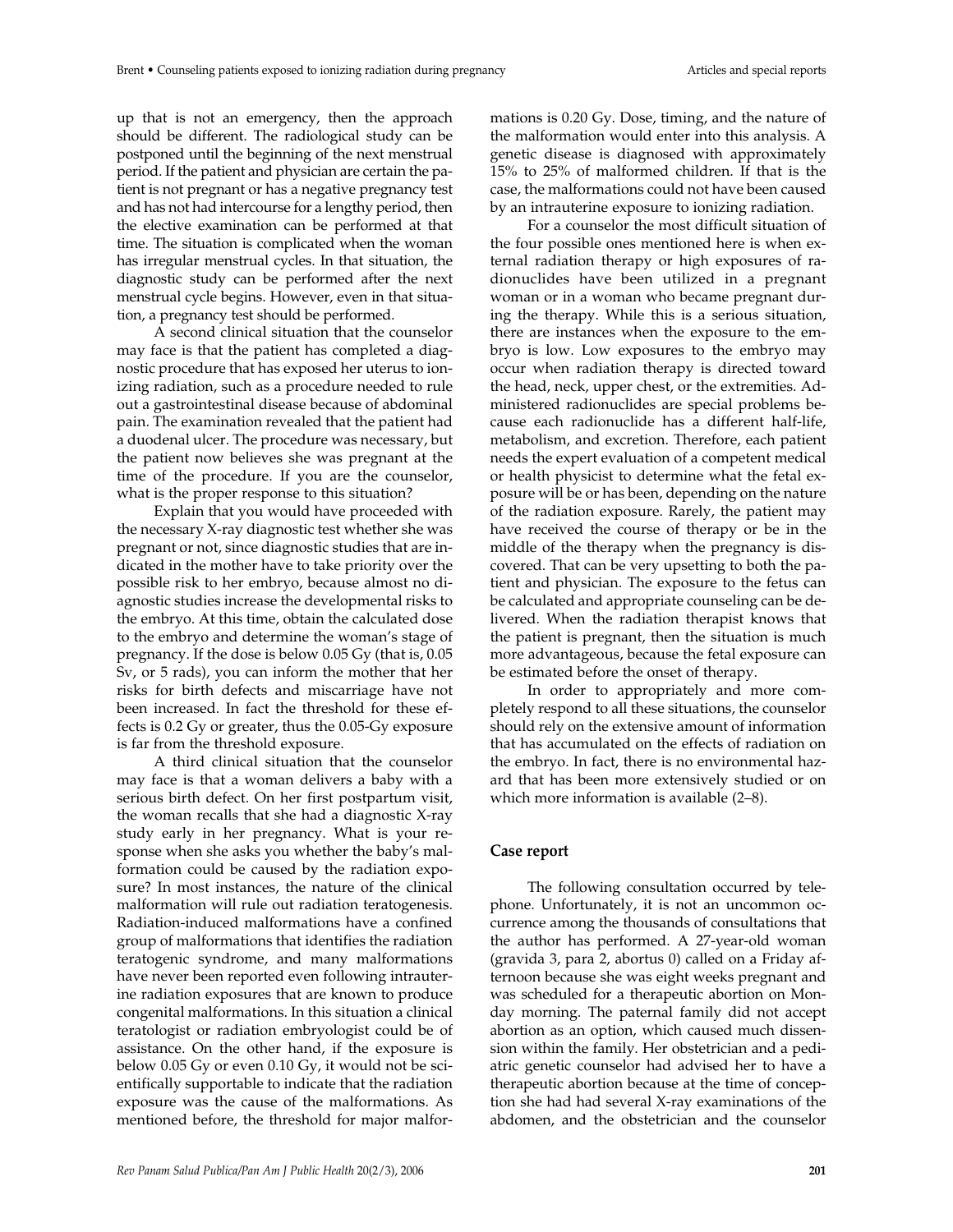were concerned that the embryo would be malformed. Dosimetry had not been performed, and an evaluation had not been initiated. It took about 10 minutes on the telephone, by taking a reproductive history, to determine that she became pregnant after the diagnostic radiation studies had been completed, and that her two boys had developmental problems (hemangioma and pyloric stenosis). The radiology department was contacted, and they had already calculated a fetal exposure that was < 0.01 Gy. The advice that was given to the patient over the telephone was that the outcome of the pregnancy still had the background risk for reproductive and developmental risks: 30 major malformations per 1 000 births as a minimum, and 15% for miscarriage. She canceled the abortion, and later delivered a normal, full-term girl. This case history illustrates the inadequate amount of data that was collected by the physicians before counseling the patient.

#### **EVALUATING THE PATIENT**

Case histories similar to the case just discussed have been frequently referred to our laboratory at the Thomas Jefferson University or to the duPont Hospital for Children. In most instances the dose to the embryo is < 0.05 Gy, and frequently it is < 0.01 Gy. Our experience has taught us that there are many variables involved in radiation exposure to a pregnant or potentially pregnant woman. Therefore, there is no routine or predetermined advice that can be given in this situation. However, if the physician and the health physicist take a systematic approach to the evaluation of the possible effects of radiation exposure, they can help the patient make an informed decision about the pregnancy. This systematic evaluation can begin only when the following 10 essential pieces of information have been obtained: (1) stage of pregnancy at the time of exposure; (2) menstrual, medical, and reproductive history; (3) date of conception (sometimes the patient knows when she conceived); (4) previous pregnancy history; (5) family history of congenital malformations and reproductive problems; (6) other potentially harmful environmental factors that occurred during the pregnancy; (7) ages of the mother and father; (8) types, dates, and number of any radiation studies performed; (9) calculation of the embryonic exposure by a medical or health physicist or a radiologist who is familiar with this type of evaluation; and (10) status of the pregnancy (wanted or unwanted).

The information contained in the evaluation should be communicated to the patient so that the family can arrive at a decision. The physician should also place a summary in the medical record stating that the patient has been informed that every pregnancy begins with a background risk of problems and that the decision to continue the pregnancy does not mean that the counselor is guaranteeing the outcome of the pregnancy. In each pregnancy, the individuals involved will need to make a decision about using amniocentesis or ultrasound to evaluate the fetus.

## **DIAGNOSTIC OR THERAPEUTIC ABDOMINAL RADIATION IN WOMEN OF REPRODUCTIVE AGE**

In women of reproductive age it is important for the patient and physician to be aware of the pregnancy status of the patient before performing any type of X-ray procedure in which the ovaries or uterus will be exposed. If the embryonic exposure will be 0.05 Gy or less, the radiation risks to the embryo are small when compared with the spontaneous risks (Table 1). Even if the exposure is 0.10 Gy, this exposure is below the threshold or noeffect dose of 0.2 Gy for congenital malformations. It is important to discuss the risks of radiation as part of the *preparation* for the X-ray studies, at a time when both the physician and patient are aware that a pregnancy exists or may exist. The pregnancy status of the patient should be determined and noted.

Because the risk of 0.05 Gy is so small, the immediate medical care of the mother should take priority over the risks of diagnostic radiation exposure to the embryo. X-ray studies that are essential for optimal medical care of the mother and evaluation of medical problems that need to be diagnosed or treated should not be postponed. Once a diagnosis has been made, elective procedures, such as employment examinations or follow-up examinations, need not be performed on a pregnant woman, even though the risk to the embryo is very small. If other procedures (e.g., ultrasound) can provide adequate information without exposing the embryo to ionizing radiation, they of course should be used. Naturally, there is a period when the patient is pregnant but the pregnancy test is negative and the menstrual history is of little use. However, the risks of 0.05 Gy or less are extremely small during this period of gestation (the "all or none period," that is, the first two weeks post conception) (1) (Table 1).

#### **Scheduling elective X-ray studies**

In those instances in which elective X-ray studies need to be scheduled, it is difficult to know whether to schedule them during the first half of the menstrual cycle (before ovulation) or during the second half of the cycle (when most women will not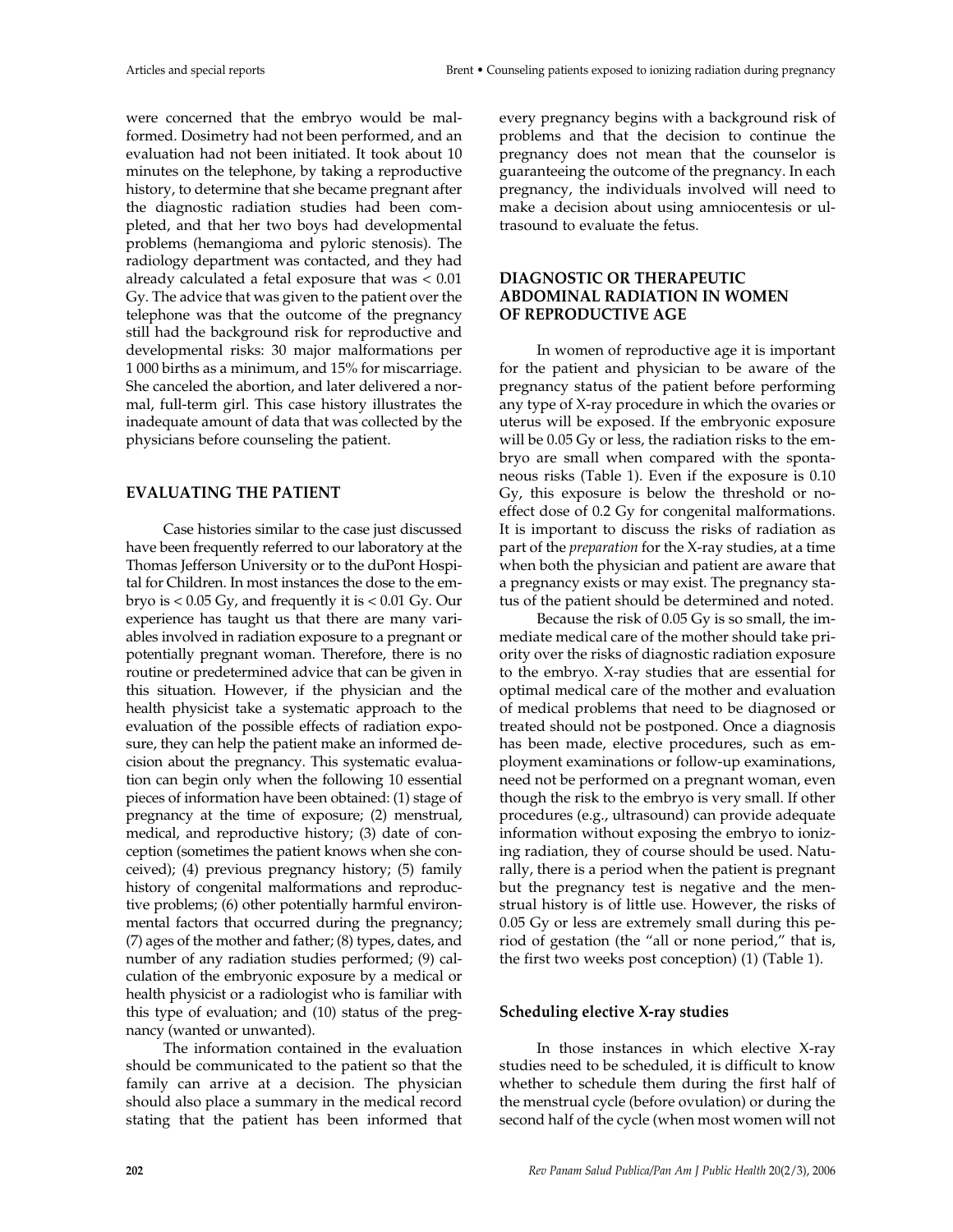be pregnant, but could be pregnant). Both the genetic risks of diagnostic exposures to the oocyte and the embryopathic effects on the preimplanted embryo are extremely small, especially at low exposures. Also, there are no data available to compare the risk of 0.05 Gy to the oocyte (first half of the menstrual cycle) to the risk of 0.05 Gy to the preimplanted embryo (second half of the menstrual cycle, following fertilization). If the diagnostic study is performed in the first 14 days of the menstrual cycle, should the patient be advised to defer conception for several months, based on the assumption that the deleterious effect of radiation to the ovaries decreases with increasing time between radiation exposure and a subsequent ovulation? The physician is in a quandary because he or she is warning the patient about a very low risk. On the other hand, avoiding conception for several months is not an insurmountable hardship, as indicated in the following quote from the Biological Effects of Ionizing Radiation (BEIR) committee report (2): "It is not known whether the interval between irradiation of the gonads and conception has a marked effect on the frequency of genetic changes in human offspring, as has been demonstrated in the female mouse. Nevertheless, it may be advised for patients receiving high doses to the gonads  $(> 0.25 \text{ Gy})$  to wait for several months after such exposures before conceiving additional offspring."

Because the patients exposed during diagnostic radiologic procedures absorb considerably less than 0.25 Gy, the recommendations to perform all diagnostic elective radiological studies in the first half of the menstrual cycle may be unnecessary.

## **The importance of determining the pregnancy status of the patient**

Why expend energy to determine the pregnancy status of the patient if exposures < 0.05 Gy do not measurably affect the exposed embryos, and if it is recommended that diagnostic procedures be performed at any time during the menstrual cycle if necessary for the medical care of the patient?

There are various reasons why the physician and the patient should share the burden of determining the pregnancy status before performing an X-ray or nuclear medicine procedure that exposes the embryo. One key reason is that if the physician includes the possibility of pregnancy in the differential diagnosis, a small percentage of diagnostic studies may no longer be necessary. Early symptoms of pregnancy may mimic certain types of gastrointestinal or genitourinary disease. Another essential reason is that if the physician and the patient are both aware that pregnancy is a possibility, the physician can explain the necessity of the procedure and answer questions about the risks. It is more likely that the patient will be reassured, having discussed these issues, if she subsequently proves to be pregnant.

Carefully evaluating the reproductive status of women undergoing diagnostic procedures will prevent many unnecessary allegations of malpractice (19). Surprise and anxiety stimulate many lawsuits. In some instances, the jury that considers the lawsuit is not concerned with cause and effect but with the fact that something was not done properly by the physician (20, 21). In this day and age, failure to communicate adequately can be interpreted as less-than-adequate medical care. These factors are eliminated if the patient's pregnancy status has been evaluated properly and the situation has been discussed with the patient. The patient will have more confidence if the decision to continue the pregnancy is made before the medical X-ray procedure is performed, because the necessity of performing the procedure will have been determined with the knowledge that the patient was pregnant.

#### **SINOPSIS**

#### **El asesoramiento de pacientes expuestas a radiaciones ionizantes durante el embarazo**

*Los físicos que trabajan en el ámbito de la salud y los clínicos que tienen conocimientos de radiología tienen la responsabilidad de asesorar a las mujeres de edad fecunda acerca de los riesgos reproductivos de la exposición a radiaciones ionizantes antes de la concepción o durante el embarazo. Es importante entender que las personas legas albergan muchas nociones equivocadas acerca de los riesgos asociados con ese tipo de radiaciones. Muchas pacientes que ya se han sometido o serán sometidas a algún tipo de prueba radiológica les temen a los correspondientes riesgos reproductivos y a las posibles consecuencias de estas pruebas diagnósticas para el desarrollo fetal. Según estudios epidemiológicos y con animales, un alto grado de exposición a radiaciones ionizantes puede provocar un aborto, anomalías congénitas, retraso del crecimiento, muerte fetal y cáncer. A salvedad de esto último, hay umbrales de exposición establecidos en relación con cada uno de estos problemas, y una exposición por debajo de ciertas dosis de radiación no se asocia con ninguna elevación del riesgo de sufrir daños reproductivos o del desarrollo. El umbral de exposición asociado con anomalías congénitas durante la etapa del desarrollo de mayor vulnerabilidad es de 0,2 Gy, y el umbral en el caso del retraso del crecimiento y del aborto espontáneo es aun mayor. No obstante, la pérdida de un embrión puede ocurrir incluso a dosis bajas durante las fases del desarrollo que preceden a la implantación o en la fase presomática (el llamado período de "todo o nada"). Esta es la etapa en que un embrión corre un mayor riesgo de morir que de sobrevivir con malformaciones. El período de mayor vulnerabilidad para la inducción de retraso mental dura desde la octava hasta la decimoquinta semana de gestación. El umbral para la aparición de efectos deterministas aumenta después de la embriogénesis temprana y a medida que la exposición se prolonga, sea, por ejemplo, por el uso de radio-*